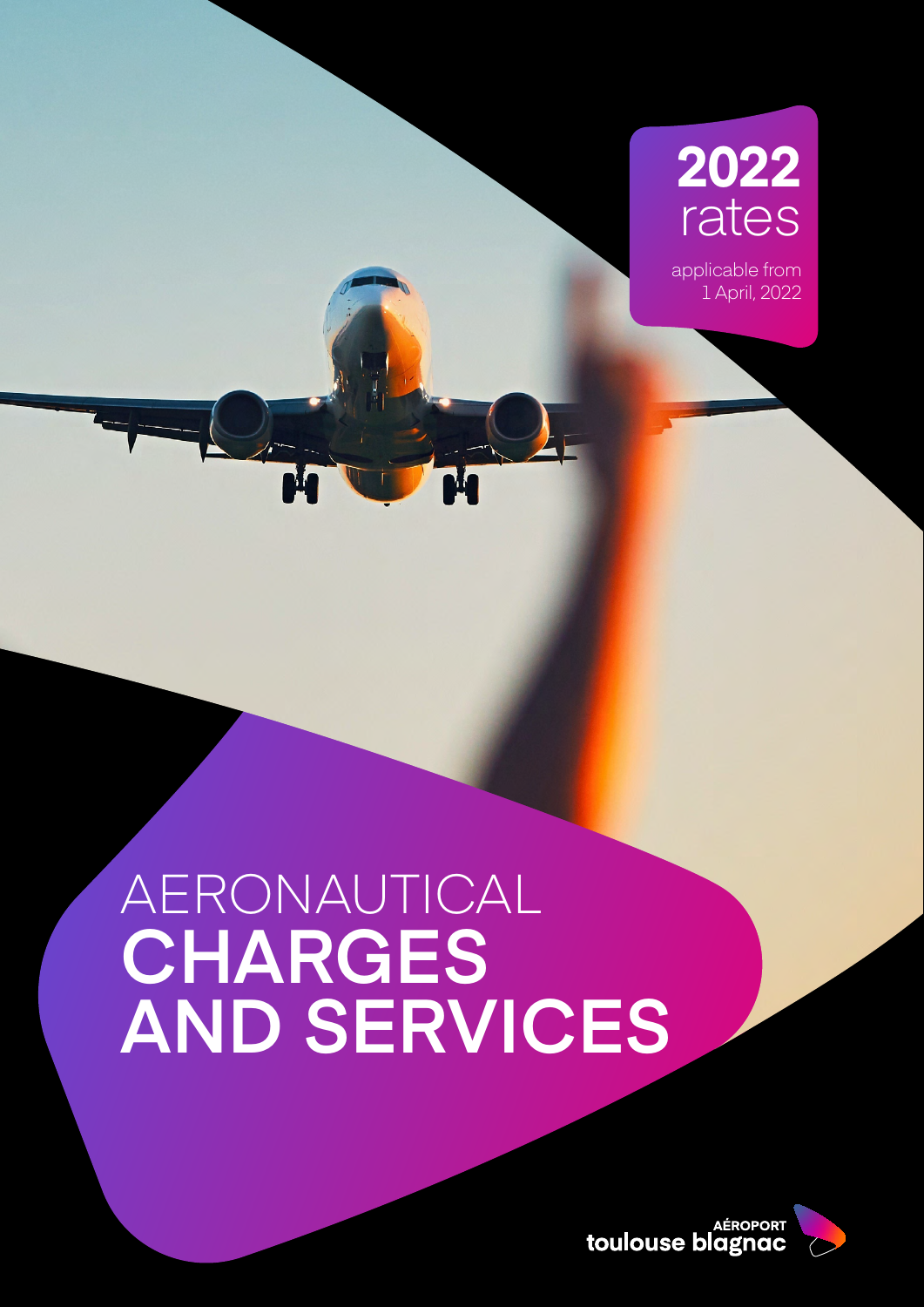## **contents**

| your airport contacts                                                                                                                                                                                                                                                                                                              | p. 3                                                                      |
|------------------------------------------------------------------------------------------------------------------------------------------------------------------------------------------------------------------------------------------------------------------------------------------------------------------------------------|---------------------------------------------------------------------------|
| 01<br>general provisions<br>1.1 invoice Payment<br>1.2 recovery<br>1.3 VAT aplication<br>1.4 information to be submitted by airlines                                                                                                                                                                                               | p. 4<br>p. 4<br>p. 4<br>p. 5<br>p. 6                                      |
| 02<br>airport public service charges<br>2.1 landing charge<br>2.2 charge per passenger<br>2.3 baggage item charge<br>2.4 parking charge<br>2.5 fuel charge<br>2.6 charge for the assistance of people with reduced mobility<br>2.7 ancillary charges<br>2.7.1 flat rate for under 6 metric tonnes<br>2.7.2 other ancillary charges | p. 8<br>p. 8<br>p. 9<br>p. 9<br>p. 10<br>p. 10<br>p. 11<br>p. 11<br>p. 12 |
| 03<br><b>incentives</b><br>3.1 adjustment of charges for launch of new routes<br>3.1.1 definition of the adjustment<br>3.1.2 conditions for application of the adjustment<br>3.2 adjustment of charges for development of traffic<br>3.2.1 definition of the adjustment<br>3.2.2 conditions for application of the adjustment      | p. 13<br>p. 13<br>p. 13<br>p. 13<br>p. 14<br>p. 14<br>p. 15               |
| 04<br>ground-handling service<br>airside bus                                                                                                                                                                                                                                                                                       | p. 16<br>p. 16                                                            |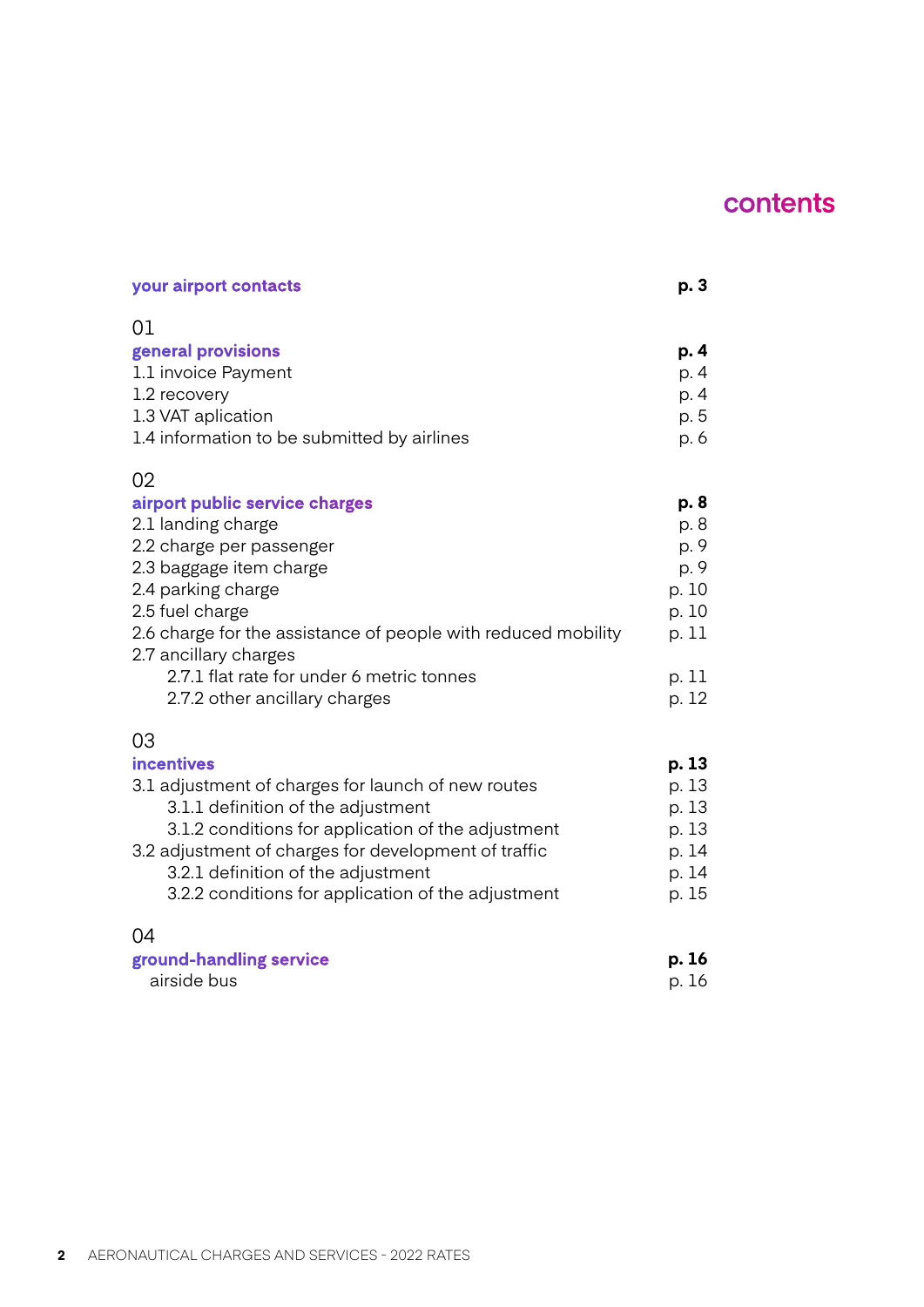## **your airport contacts**

AERONAUTICAL CHARGES AND SERVICES - 2022 RATES **3**

#### **aeronautical trade relations**

**Marketing Studies and Network Development** tél. +33 (0)5 61 42 45 36 fax : +33 (0)5 61 42 44 53

email : devcom@toulouse.aeroport.fr

#### **invoicing**

**Nicolas DUMAS** tél. +33 (0)5 61 42 45 28 fax : +33 (0)5 61 42 45 16 email : compta-clients@toulouse.aeroport.fr (all charges, except fuel and other ancillary charges)

#### **Maude BEAUJOINT**

tél. +33 (0)5 61 42 45 06 fax : +33 (0)5 61 42 45 58 email : m.beaujoint@toulouse.aeroport.fr (fuel)

#### **Pascal SAMPIERI**

tél. +33 (0)5 61 42 44 46 fax : +33 (0)5 61 42 45 58 email : gestion-locative@toulouse.aeroport.fr (air handling equipment area - electrical loading equipment)

#### **Natasha DEVEDJIAN**

tél. +33 (0)5 34 61 83 77 fax : +33 (0)5 61 42 45 58 email : bureau.tca@toulouse.aeroport.fr (restricted zone access passes)

#### **accounts receivable**

tél. +33 (0)5 61 42 44 12 email : compta-clients@toulouse.aeroport.fr

#### **website**

address: www.toulouse.aeroport.fr section: Professionals

#### **postal address**

Société Aéroport Toulouse-Blagnac CS 90103 - 31703 Blagnac Cedex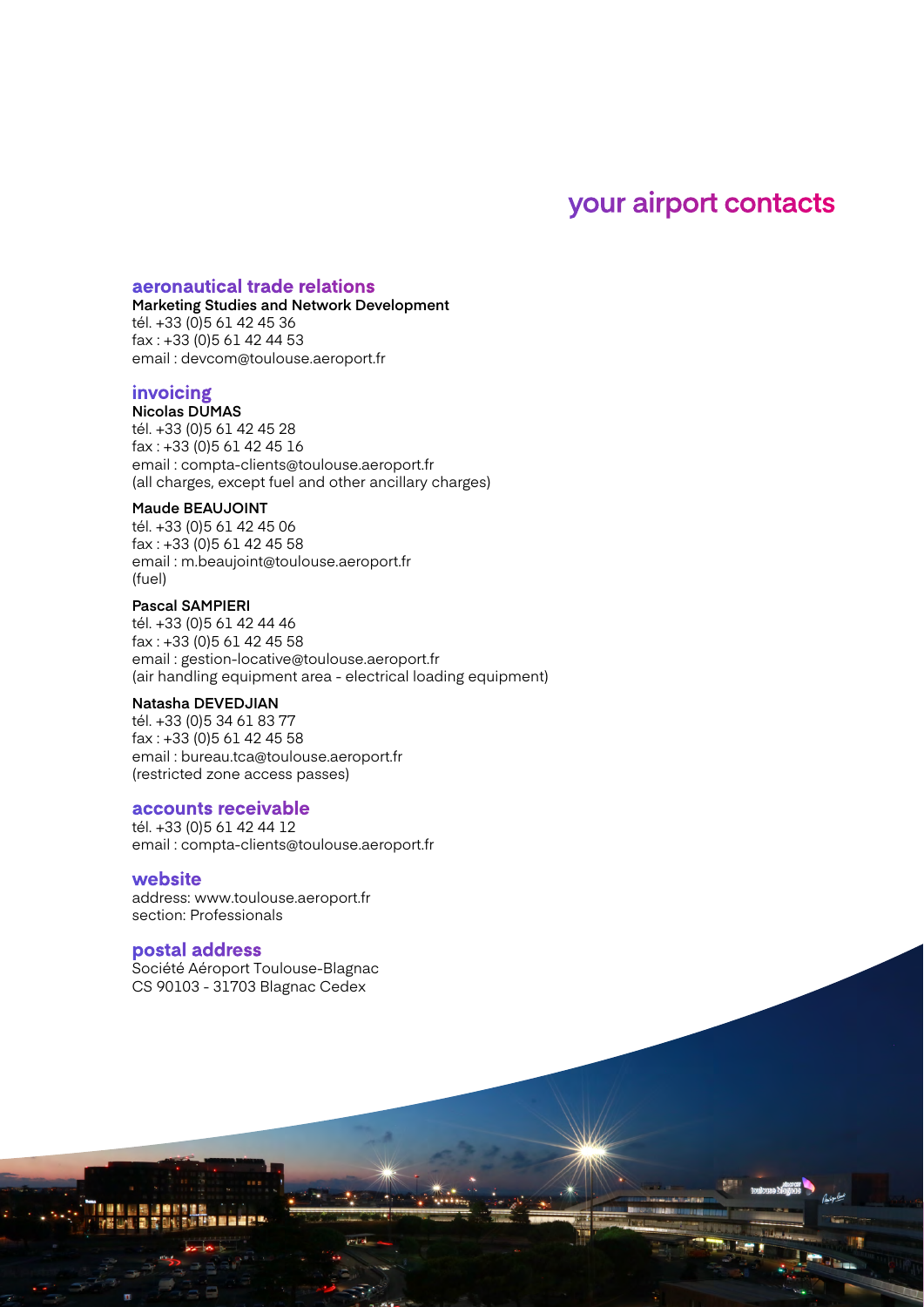# **01 general provisions**

Airport public service charges are set in accordance with the decision of the Economic Advisory Board in application of ART decision n°2021-071 dated December 23, 2021 for the period from April 1, 2022 to Marcj 31, 2023.

According to Article R. 224-1 of the Civil Aviation Code, "airport public services" refers to services provided to airlines and their service providers during the use of grounds, infrastructure, facilities, premises and airport equipment provided by the airport operator, insofar as this usage is directly required for aircraft or air transport service operation.

## **1.1 invoice payment**

#### **Payability**

Invoices must be paid with in 30 days of the date they are issued. The submission of claims does not in any way suspend payment.

#### **Paiement :**

- by bank transfer to the following account:

| bank code | sort code | account number | bank ID code |
|-----------|-----------|----------------|--------------|
| 13135     | 00080     | 08126833889    | 89           |

#### **International Bank Account Number (IBAN)**

FR76 1313 5000 8008 1268 3388 989

#### **Bank Identifier Code (BIC)**

CEPAFRPP313

- by chèque: To the order of "société Aéroport Toulouse-Blagnac"

### **1.2 recovery**

#### **Security for payment of invoices**

In order to secure its claims, Aéroport Toulouse- Blagnac may call for the implementation of the following guarantees:

• a security deposit corresponding to at least the amount invoiced for onemonth,

• taking out a guarantee payable upon first demand with an approve dbank, the amount of which shall be assessed by AéroportToulouse-Blagnac on the basis, in particular, of the volume of the customer's activity.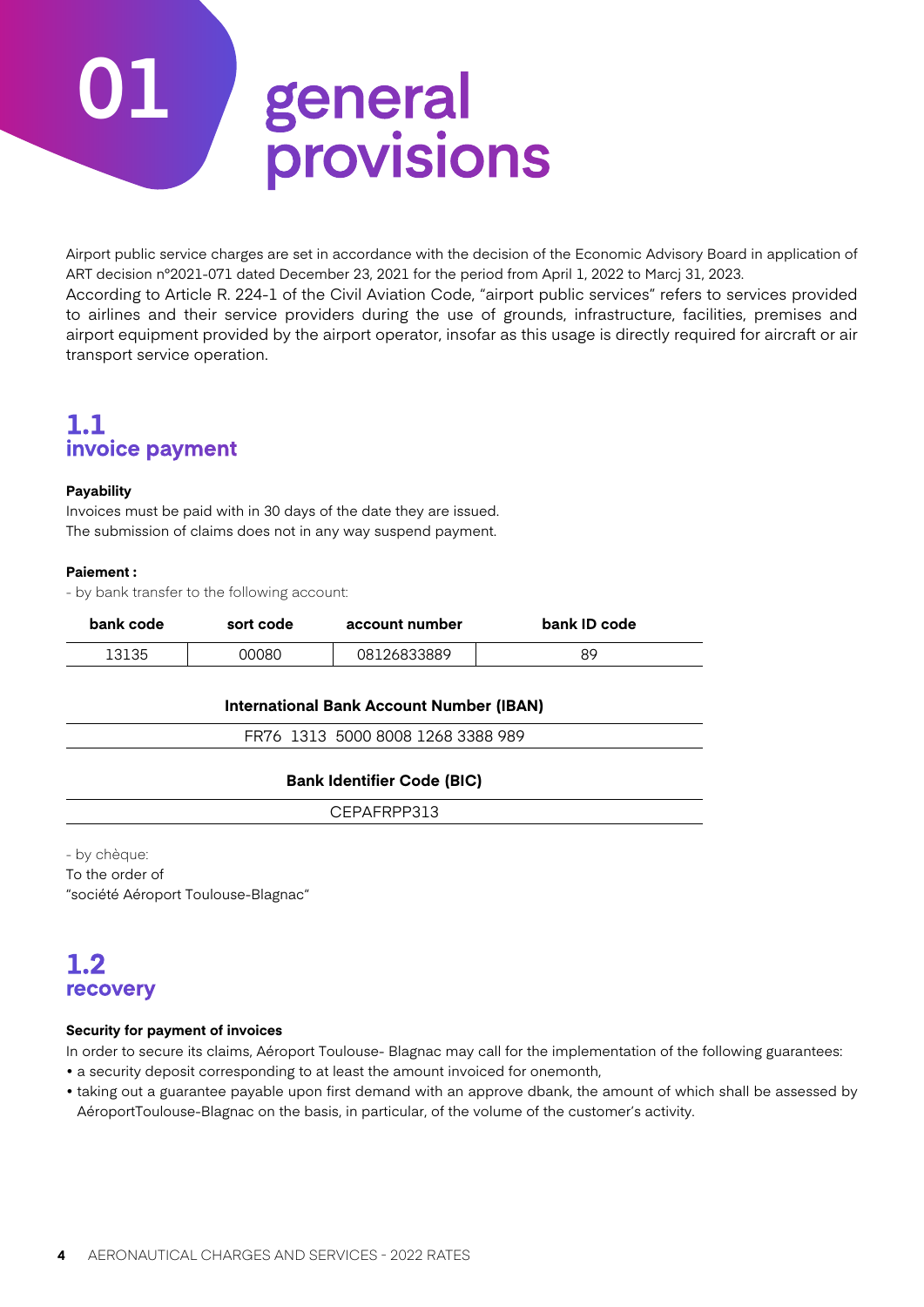#### **In the event of late payment:**

The outstanding amounts due shall bear interest at three times the legal rate of interest and a fixed charge of €40 for recovery costs, without any formal notice being necessary.

#### **In the event of non-payment:**

Aéroport Toulouse-Blagnac reserves the right to:

- call upon provided guarantees and call in provided deposits, on formal notice,
- demand the immediate payment of all invoiced services,
- to take legal action and, in particular, to request of the authority governing air traffic at the airport that the aircraft be detained until the disputed amounts have been deposited (Article L.6123-2 of the French Transport Code).

### **1.3 vat application**

Except where otherwise indicated, the rates below are expressed net of tax.

VAT at the normal rate applies for all airport charges, in accordance with legislation in force, except for airlines that can provide proof of their exemption.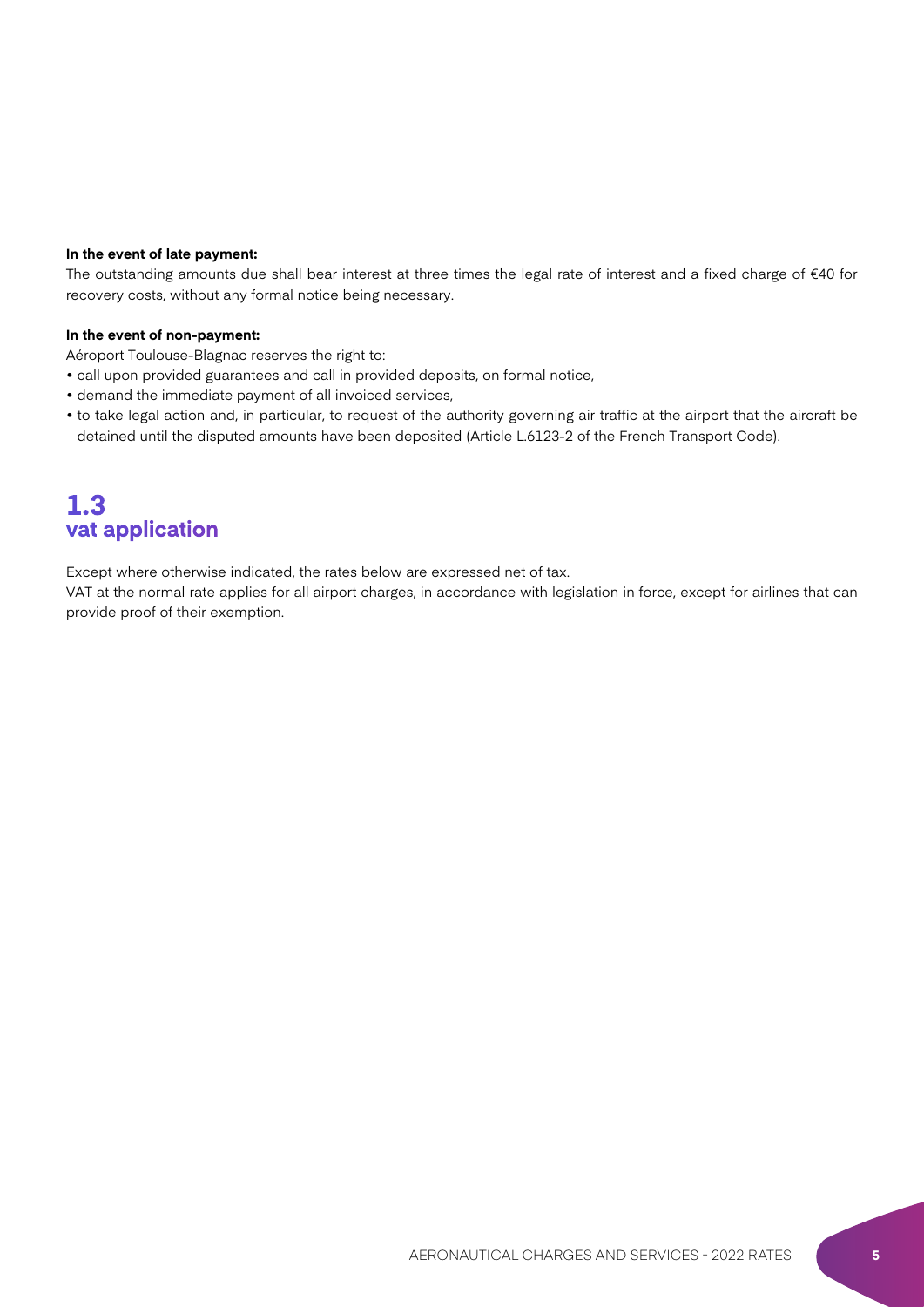## **1.4 information to be submitted by airlines**

#### **Documents relating to aircraft**

the month before the aircraft arrives, the airline shall send a copy of the following documents to:

Société Aéroport Toulouse-Blagnac Support Escale - CS 90103 31703 Blagnac Cedex Tél. +33 (0)5 61 42 44 67 Email : a.support-escale@toulouse.aeroport.fr SITA : TLSAPXH

- the airworthiness certificate(AC),
- a partial copy of the flight manual, including:
	- the covers, giving the details of the aircraft model and the aircraft manufacturer's serial number, the restrictions pages, with the detail soft he maximum take-offweight (MTOW),
	- the pages featuring information on the engine technology and the associated noise measurements,
	- theaircraftnoisecertificate(ANC),
	- the acoustic group,
- the fleet list certified by the French General Directorate of Civil Aviation (DGAC) for French airlines, or the competent authority for foreign airlines,
- the Air Operator Certificate (AOC), with the relevant fleet in order to determine the movement type for commercial flights,
- the Intra-Community VAT number, for airlines based in the European Union.
- proof of VAT exemption.

#### **Landing charge calculation parameters**

In general, to ensure that the registration file is con- stantly kept up to date, the airline will notify the station support services of any change in the com- position or characteristics of the fleet before flight operation.

Updates will be taken into account on the date of receipt of the documents and will be applicable for the period which has not been invoiced, and will not retroactively affect previous invoices.

In the absence of this information for an unknown registration, the landing charge will be calculated as follows:

- maximum take-off weight of the heaviest aircraft type according to previous information available from Aéroport Toulouse-Blagnac's files;
- acoustic group of the noisiest aircraft type accord- ing to previous information available from Aéroport Toulouse-Blagnac's files.

#### **Communication of data on aircraft movement**

Regardless of the nature of its traffic, the airline or a representative (this may be the handling agent) shall communicate the breakdown of the load in terms of passengers, freight and post per stopover, via SITA, (TLSCHXH). The communication of load information via the SITA network guarantees reliable charging of fees.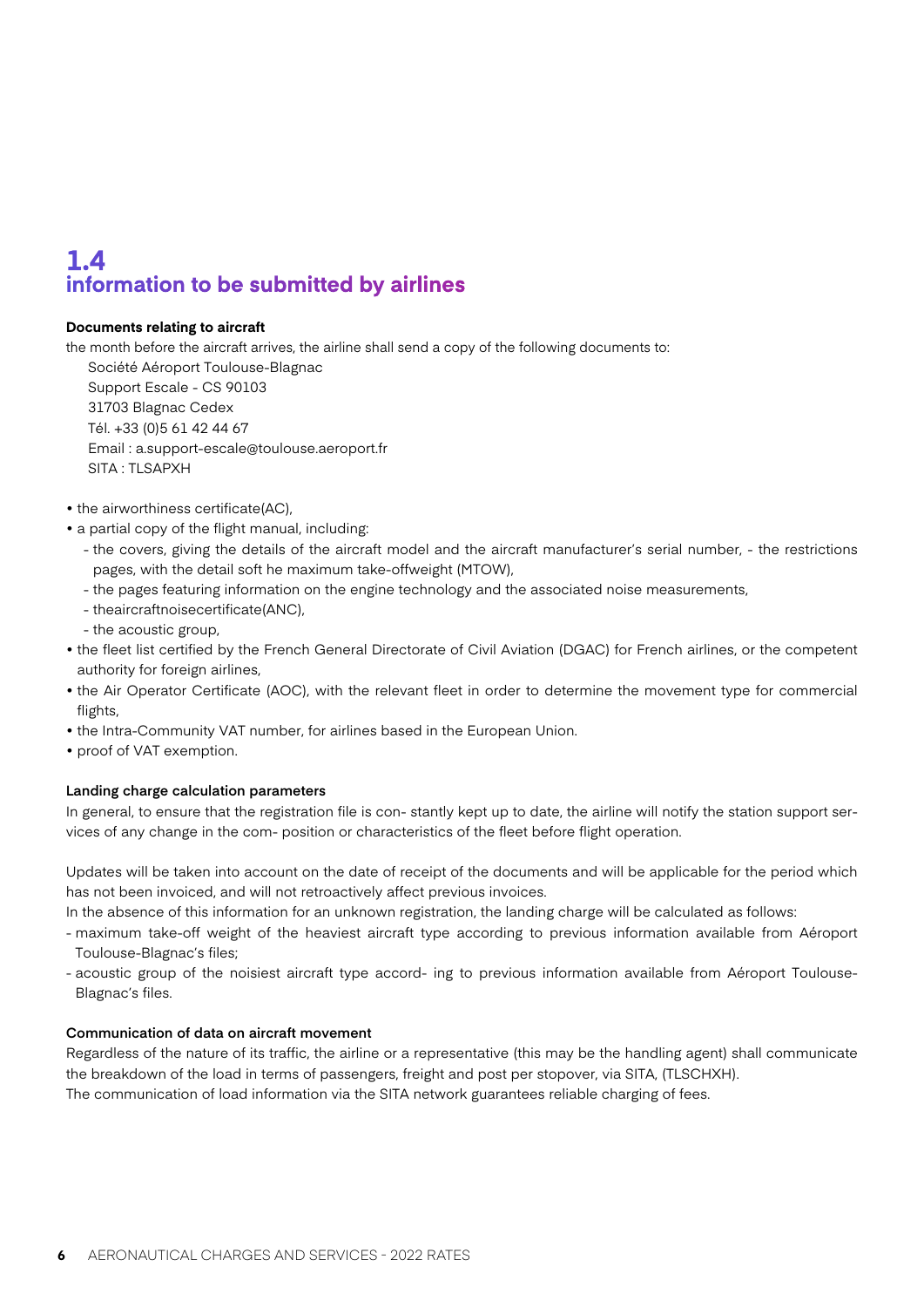#### **Miscellaneous**

The airline shall provide all information which may have an impact on invoicing, in particular:

- change of invoicing address
- change of IATA or ICAO code
- change of agent
- change of aircraft owner or operator.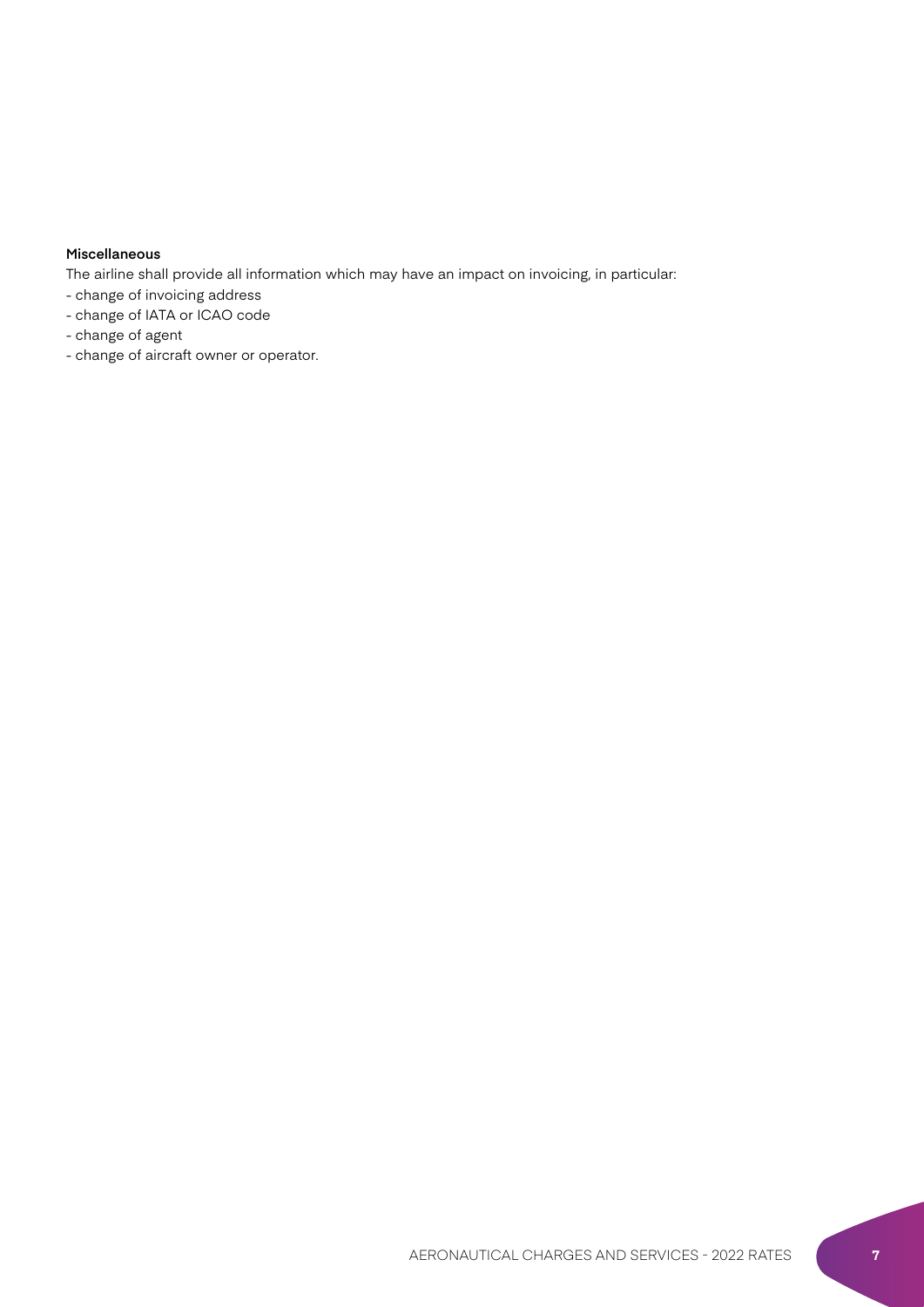## **02 airport public service charges**

## **2.1 landing charge**

The landing charge corresponds to the use of the airport infrastructure and equipment required for landing, take-off and movement on the ground, and the use of ground lighting services, by aircraft weighing over 6 metric tonnes. It is calculated according to the maximum authorised take-off weight, indicated on the aircraft's airworthiness certificate, rounded up to the nearest metric tonne.

| <b>MTOW</b> in metric tonnes | rates                     |
|------------------------------|---------------------------|
| 7 t to 12 t                  | €49.12+ €0.54 x (t – 6)   |
| 13 t to 25 t                 | €52.36 + €2.92 x (t – 12) |
| 26 t to 75 t                 | €90.48 + €5.51 x (t – 25) |
| 76 t and over                | €366.22€ + €7.07 x (t-75) |

Aircraft weighing less than 6 metric tonnes are subject to a fixed charge covering the landing, parking and passenger charges (see section 2.7.1).

#### **Adjustment factor**

The French decree dated 26 February 2009 states that the landing charge is to be adjusted according to the time of day and the acoustic group of the aircraft.

The adjustment factor applied by Aéroport Toulouse- Blagnac is set according to two daily time periods. The adjustment factors by acoustic group are as follows:

| accouctic group | daytime<br>6am-6pm | daytime<br>6pm-10pm | daytime<br>10pm-6am |
|-----------------|--------------------|---------------------|---------------------|
|                 | 1.40               | 1,40                | 2.10                |
| 2               | 1.15               | 1.15                | 1.73                |
| 3               | 1.00               | 1.00                | 1.50                |
| 4               | 0.85               | 0.85                | 1.28                |
| 5               | 0.75               | 0.75                | 1.13                |
| 6               | 0.65               | 0.65                | 0.98                |

The reference time is local time.

#### **Exemptions**

- Aircraft specially assigned to transporting individuals exercising functions featured on the list drawn up by order of the Minister responsible for Civil Aviation;
- State aircraft carrying out technical missions under the orders of the Minister responsible for Civil Aviation;
- Aircraft that are forced to return to the airport due to technical incidents or unfavourable atmospheric conditions.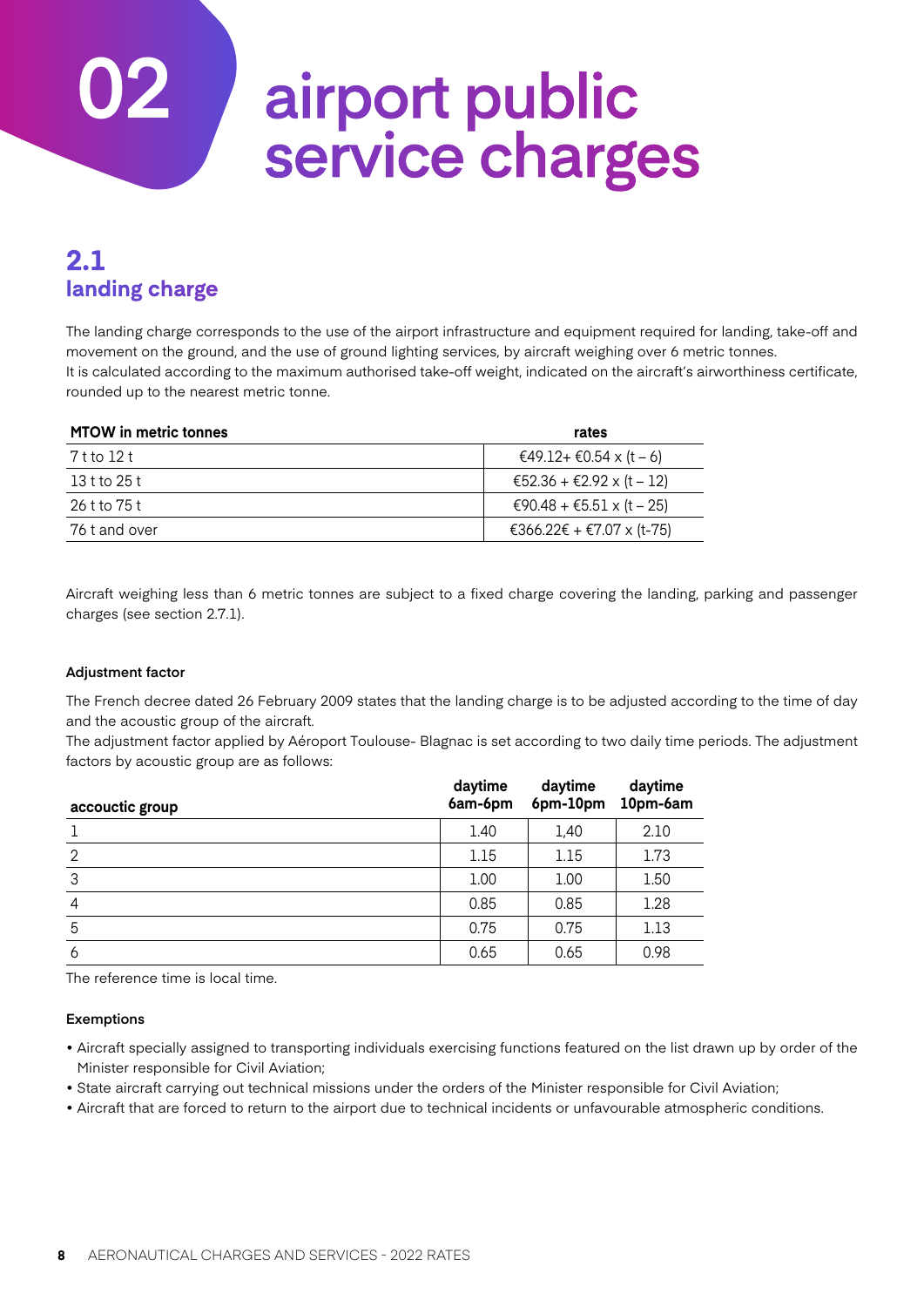## **2.2 passenger charge**

The passenger charge applies for the use of facilities for the reception of passengers and the public. The following rates do not include assistance for people with reduced mobility (APRM) which is covered by a specific charge (see section2.6)..

| destinations<br>rates                     |                                       |
|-------------------------------------------|---------------------------------------|
| Schengen Area                             | $\epsilon$ 5.50 / departing passenger |
| other European countries*/French overseas | €6.88 / departing passenger           |
| other destinations                        | $\in$ 10,67 / departing passenger     |

\* Non-Schengen EU and other non-Schengen European countries as per the EU classification

• Non-Schengen EU: Croatia, Ireland, Romania, Bulgaria, Cyprus

• Other non-Schengen European countries as per the EU classification: Andorra, Armenia, Azerbaijan, Belarus, Georgia, Liechtenstein, Moldova, Monaco, Russia, San Marino, Ukraine, United Kingdom.

#### **Exemptions**

- Crew members;
- Passengers in direct transit (arrival and departure on the same aircraft and with one flight number);
- Passengers from an aircraft making a forced return to the airport due to technical incidents or unfavourable atmospheric conditions;
- Children under 2 years of age.

## **2.3 baggage item charge**

The charge per baggage item remunerates the provision of facilities for baggage handling system and tracing checked baggage on departure and for delivering baggage on arrival.

| service                 | rate                                           |
|-------------------------|------------------------------------------------|
| baggage handling system | $\epsilon$ $\epsilon$ 2.18 per checked baggage |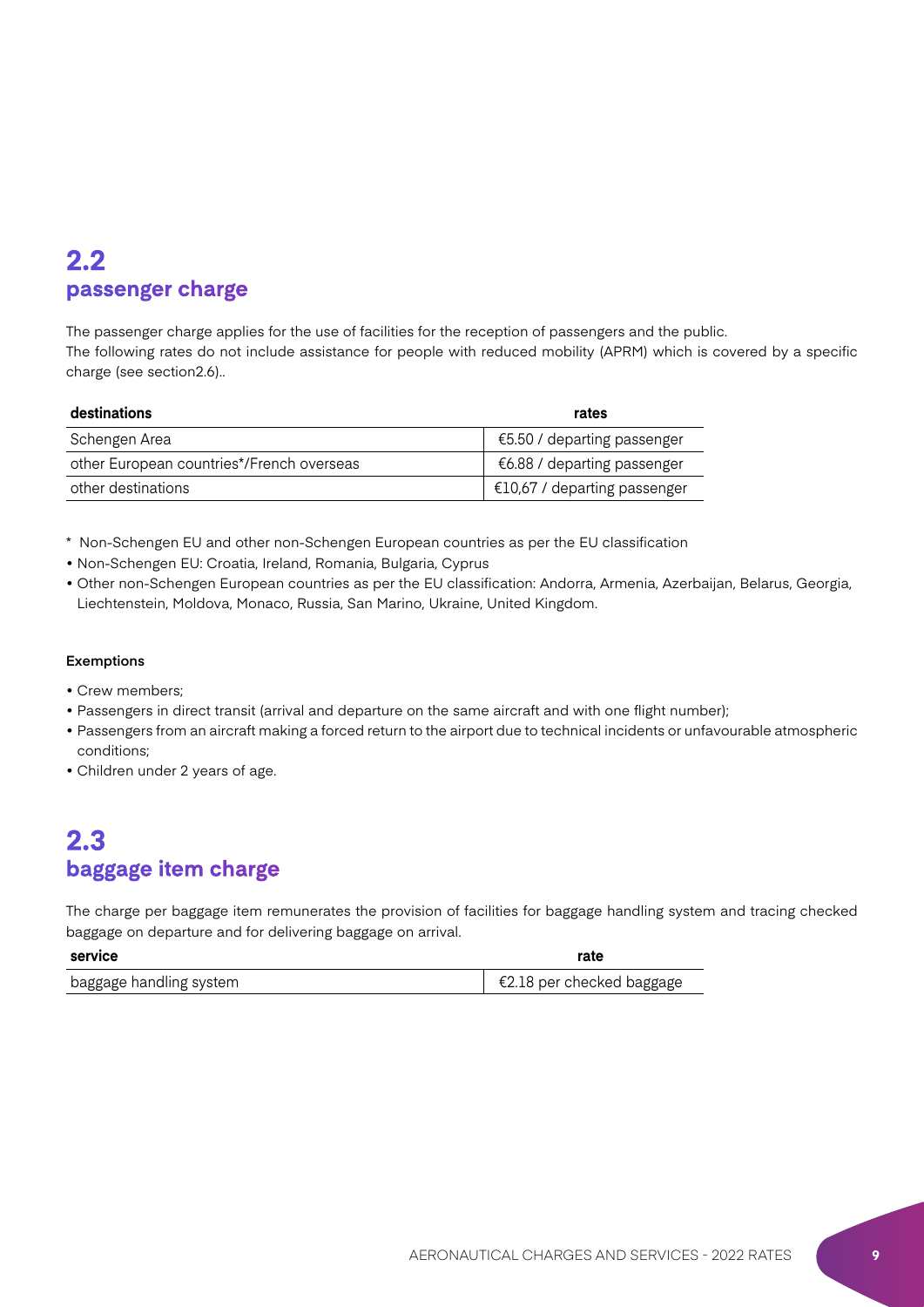## **2.4 parking charge**

The parking charge applies for the use of infrastructure and parking equipment by any aircraft weighing over 6 metric tonnes.

#### **Calculation of the parking rates takes into account:**

- the duration and the aircraft's maximum authorised take-off weight,

- use of an airbridge,
- electrical power supply (400 Hz).

| apron areas                                                                                                | day time<br>(It/h) | night time<br>(It/h) | allowance ** |
|------------------------------------------------------------------------------------------------------------|--------------------|----------------------|--------------|
| apron areas adjacent to the terminal with the<br>use of boarding bridges                                   | €0.826             | €0.429               | 00:45        |
| apron areas with enbarkation and disembar-<br>kation on foot without the use of boarding<br>bridges (WIWO) | €0.576             | €0.300               | 00:45        |
| remote stand                                                                                               | €0.280             | €0.146               | 01:00        |

| services         | rates                   | conditions                                                                                                                               |
|------------------|-------------------------|------------------------------------------------------------------------------------------------------------------------------------------|
| 400 Hz flat rate | €16.60 / equipped apron | • flat rate for areas providing 400 Hz<br>power supply only.<br>• flat rate doubled for aircraft weighing<br>140 metric tonnes and over. |

\*\* Allowance corresponds to lead times between landing and take off when an aircraft can park without paying any parking charge. Once allowance is reached, every extra minute must be payed.

## **2.5 fuel charge**

The rate for the fuel charge is as follows:

|      | rates               |
|------|---------------------|
| fuel | kilolitre<br>€1.035 |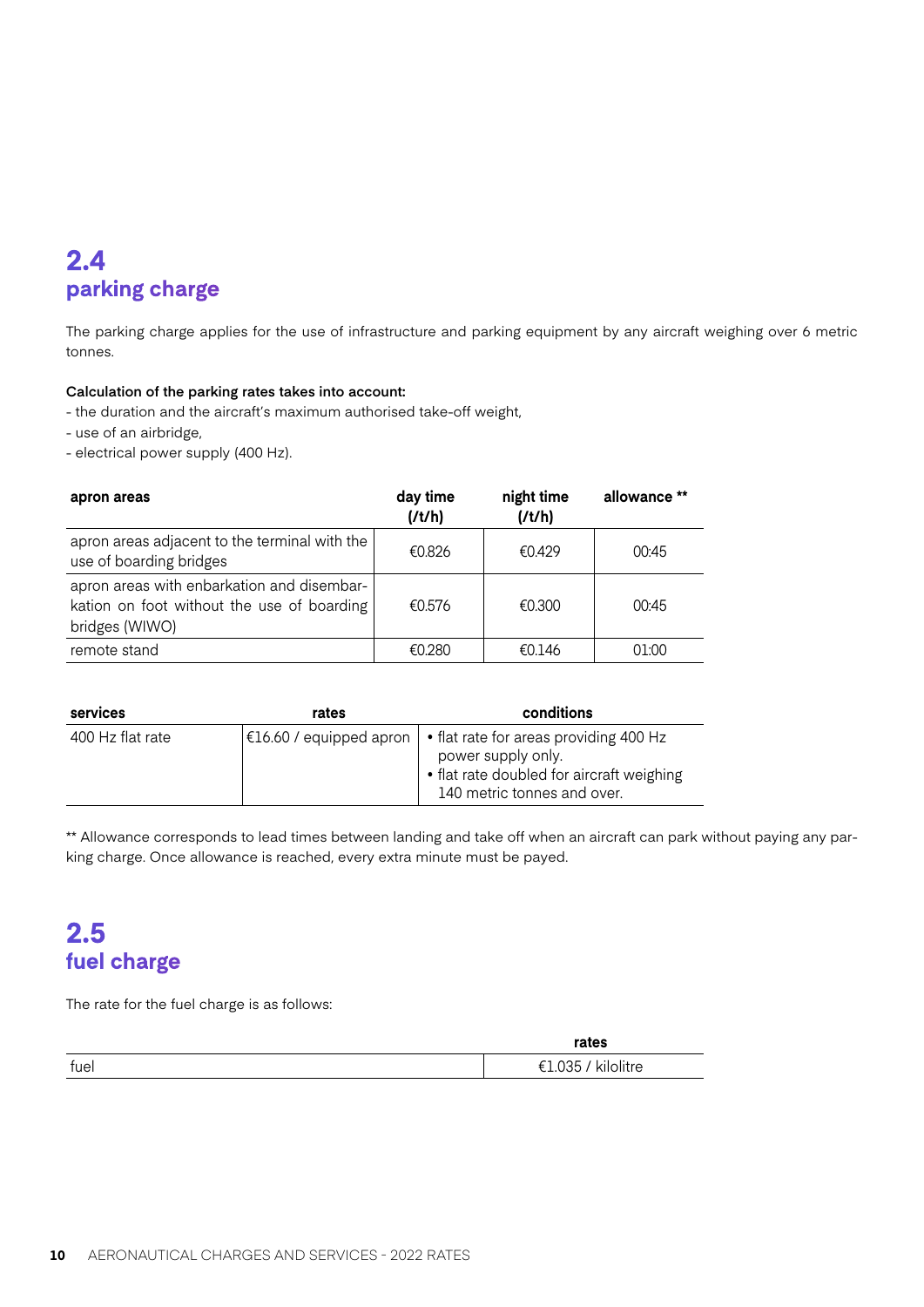## **2.6 charge for the assistance of people with reduced mobility (APRM)**

The APRM charge finances assistance for people with reduced mobility.

It is based on the total number of departing passengers, with the exemptions mentioned for the passenger charge (see 2.2).

|                                                                                                                                                         | rates                                 |
|---------------------------------------------------------------------------------------------------------------------------------------------------------|---------------------------------------|
| Airline with a pre-notifica-tion rate, 36 hours prior to depar-<br>ture or arrival, great- er than 65% for the Sept 2020 - August<br>2021 period        | $€0.65$ / departing passenger         |
| Airline with a pre-notifica-tion rate, 36 hours prior to depar-<br>ture or arrival, less than or equal to 65% for the Sept 2020 -<br>August 2021 period | $\epsilon$ 0.83 / departing passenger |

## **2.7 ancillary charges**

#### **2.7.1 - FLAT RATE FOR AIRCRAFT UNDER 6 MET- RIC TONNES**

The flat rate for aircraft weighing under 6 metric tonnes covers landing, parking and passenger charges.

| <b>MTOW</b> in met-ric tonnes | flat rate $1st$ day | additional day  |
|-------------------------------|---------------------|-----------------|
| up to $1.5$ t                 | €31.02 excl. tax    | €1.59 excl. tax |
| 1.6 to 2.5 t                  | €40.13 excl. tax    | €3.12 excl. tax |
| 2.6 to 6 t                    | €53.94 excl. tax    | €5.36 excl. tax |

Helicopters benefit from a 50% reduction.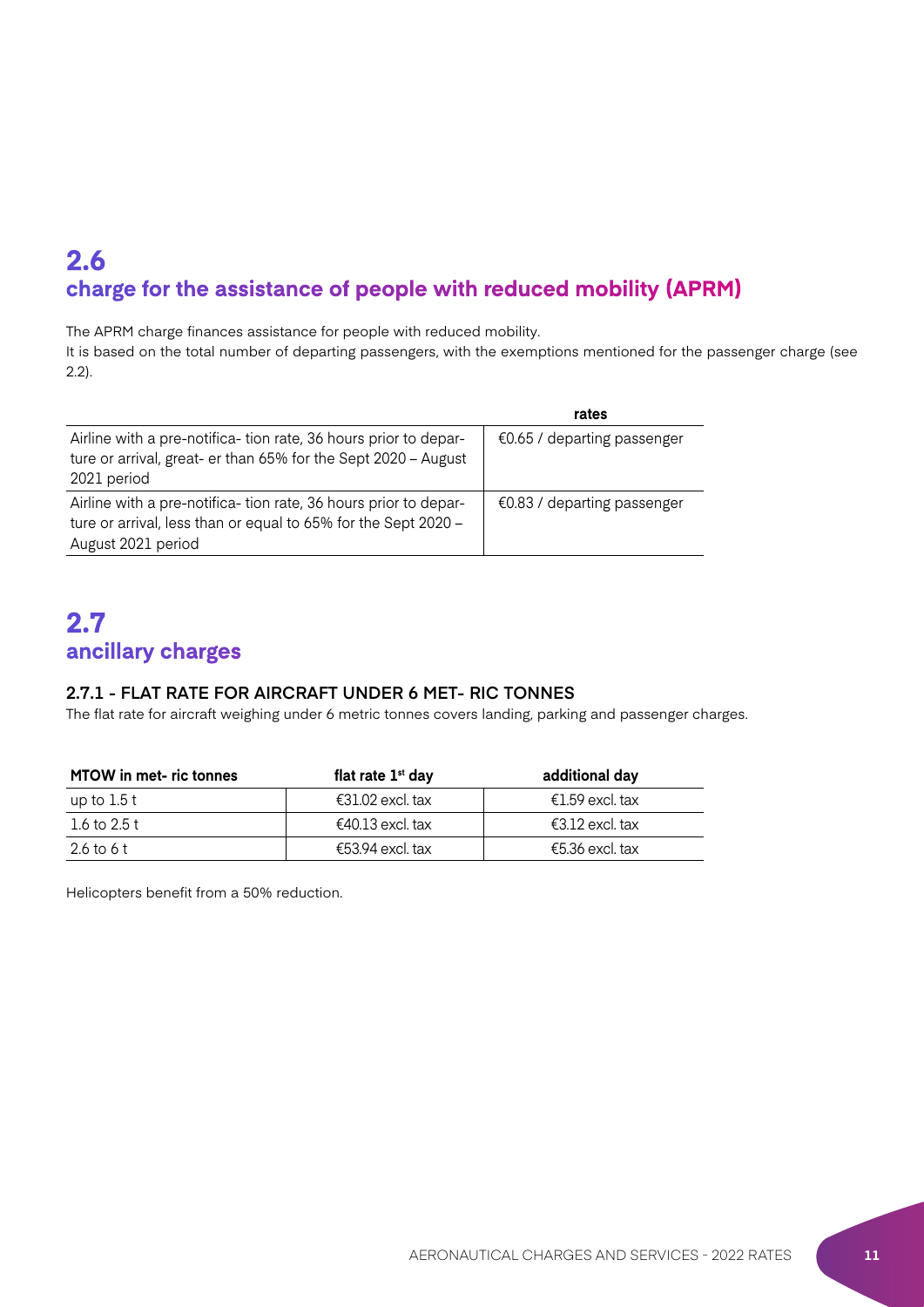#### **2.7.2 - OTHER ANCILLARY CHARGES**

The fee for airplanes that weigh less than 6 tonnes includes landing and parking charges, as well as charges per passenger and charges per baggage items

| services                                                             | rates                                                                   |
|----------------------------------------------------------------------|-------------------------------------------------------------------------|
| air handling equipment areas                                         | €6.32 per m <sup>2</sup> per year                                       |
| electrical loading equipment                                         |                                                                         |
| luggage handling trucks                                              | €586 / year / unit                                                      |
| push trucks                                                          | €2,938 / year / unit                                                    |
| baggage reclaim belts                                                | €2,938 / year / unit                                                    |
| fuel distribution for runway vehicles                                | Purchase price for a litre of<br>non-transport fuel increased<br>by 20% |
| restricted zone access passes                                        |                                                                         |
| safety training                                                      | €34 / person                                                            |
| permanent airport identi- ty card<br>(red, orange and yellow badges) | €60 / badge                                                             |
| permanent vehicle pass (permanent LPV)                               | €39 / LPV                                                               |
| escorted airport identity card (green badge)                         | €5 / day                                                                |
| temporary vehicle pass (temporary LPV)                               | €5 / day                                                                |
| temporary airport identi-ty card (rainbow badge)                     | €5 / day                                                                |

NB: The loss or the deterioration of one of these titles of circulation will be charged at the purchase price mentioned above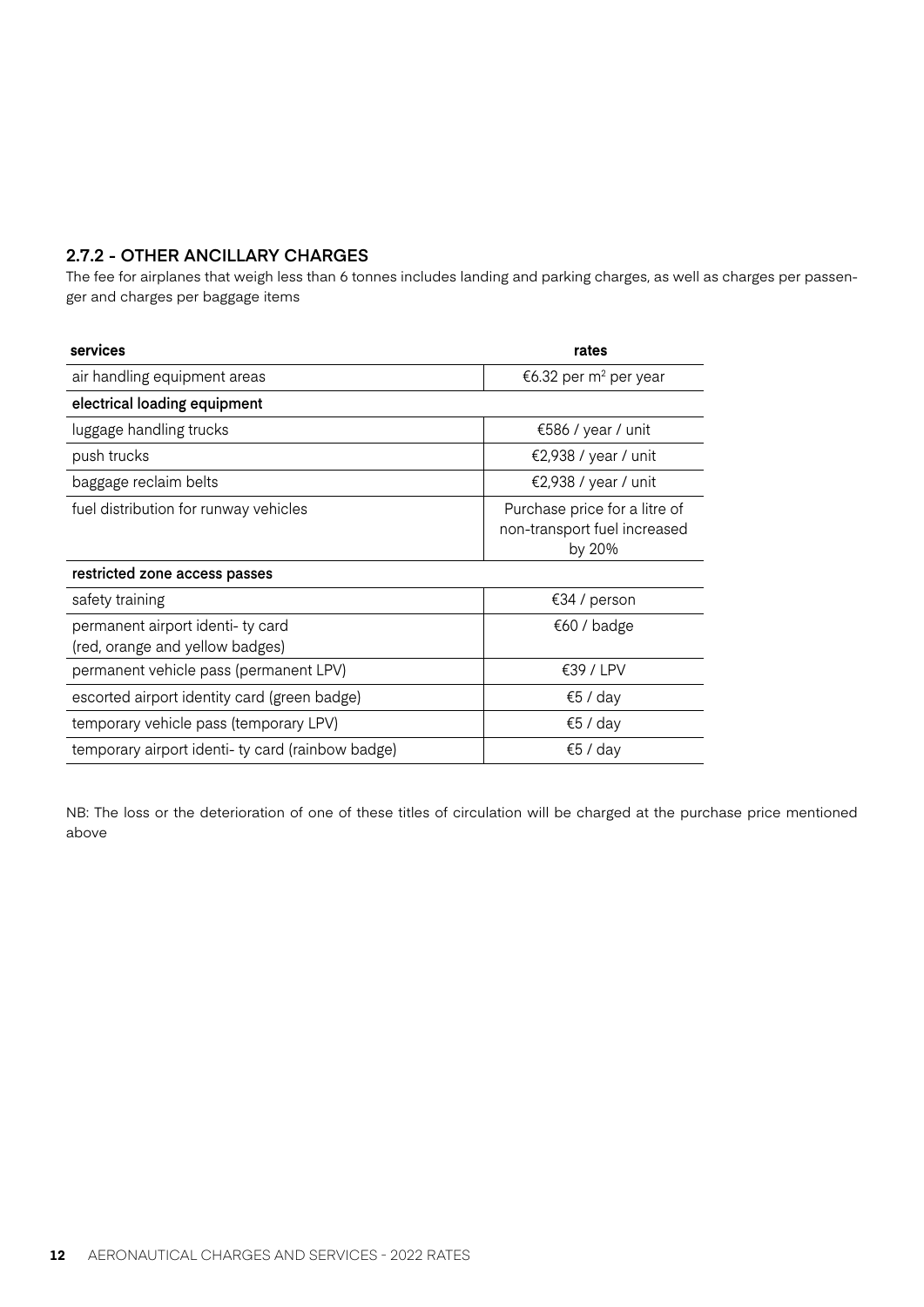**03 incentives**

## **3.1 adjustment of charges for the launch of new routes**

#### **3.1.1 - DEFINITION OF THE ADJUSTMENT**

The adjustment of charges for the launch of a new route is applied for the creation of a direct regular flight from Toulouse-Blagnac Airport to an airport that has not been served for more than 6 months.

The rate reduction on the passenger charge and the landing charge is progressively decreased over a period of three years:

| year        | route < 3,000 km | route $\geq 3000$ km |
|-------------|------------------|----------------------|
| first year  | 70 %             | 75 %                 |
| second year | 50 %             | 50 %                 |
| third year  | 30 %             | 25 %                 |

#### **3.1.2 - CONDITIONS FOR APPLICATION OF THE ADJUSTMENT**

- The modulation shall be applied to the charge per passenger, the charge per baggage item and the landing charge for a new route whose flight schedule represents a period of three consecutive months:
	- at least 2 weekly flights for destinations in Schengen Europe and other European countries,
	- at least 1 weekly flight for other destinations.
- For the reopening of a route after suspension due to the Covid-19 epidemic, the airline shall not benefit from the modulation for the opening of a new route; as an exception, for any new route opened before the Covid-19 crisis, the airline shall continue to benefit from modulation for the opening of a new route after neutralisation of the period of suspension of the route.
- In the event of the resumption of service on an unserved route, the new airline shall benefit from modulation provided that it has no capital or commercial links with the route's previous operator. After two years with no service, excluding suspension due to the Covid-19 epidemic, modulation also applies to a company with links to the previous operator.
- If a carrier opens a service on a route that has been in existence for less than three years and which benefits from charge modulation, the carrier shall be entitled to the same discount as the existing operator, provided that its flight schedule meets the conditions for applying the measure.
- In the event of a seasonal closure, the decreasing incentive process continues when flights resume, as if they had never been suspended. The period of closure is included in the reduction period.
- Flights scheduled in the middle of the night (00:00 to 6:00 local time) do not benefit from modulation.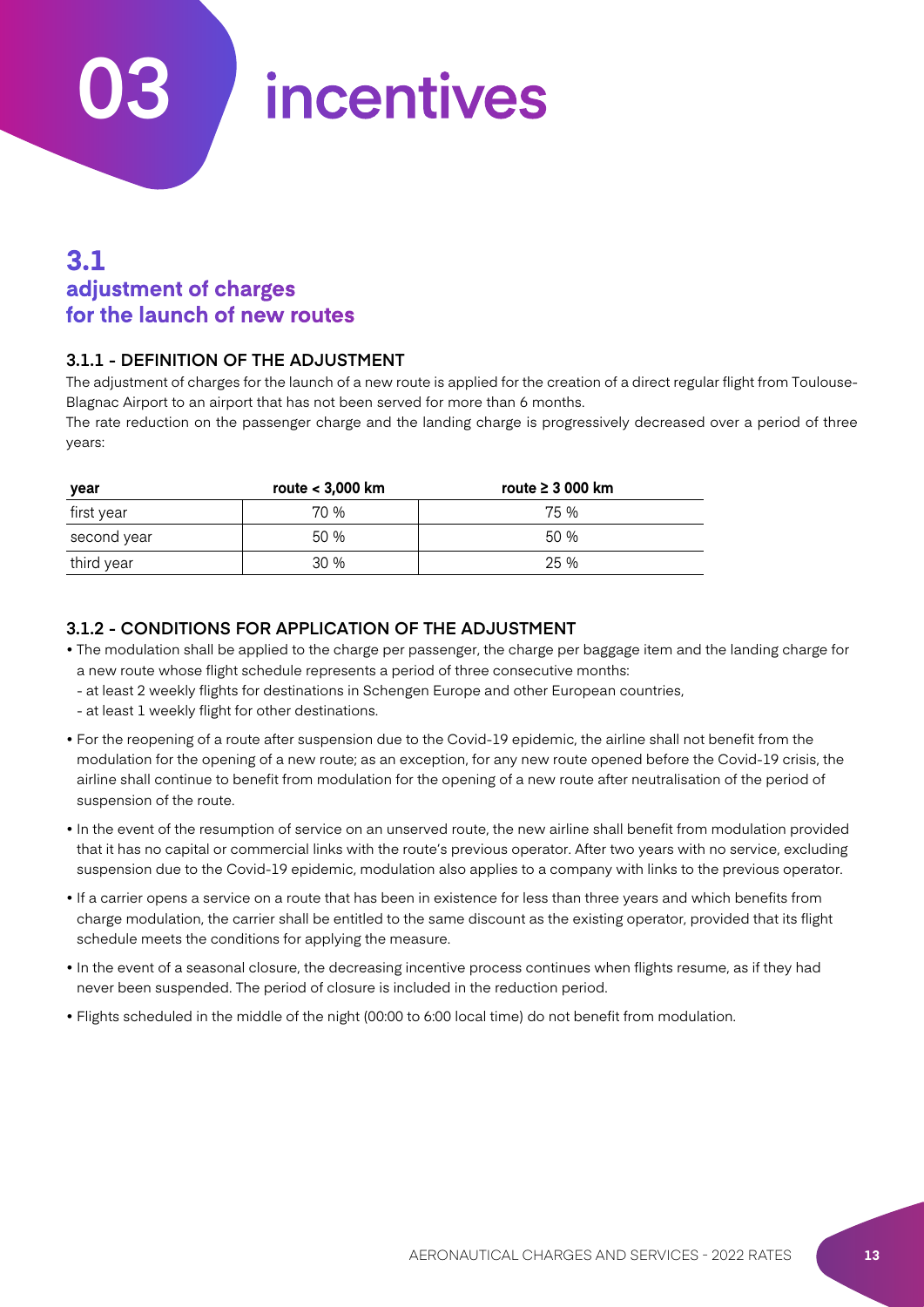## **3.2 modulation of charges with traffic resumption**

#### **3.2.1 - DEFINITION OF THE ADJUSTMENT**

 A progressive discount on the charge per passenger is granted to airlines that have a 2019 baseline passenger traffic rate above certain thresholds per destination group and IATA season.

For the 2022 charge period, the 2019 baseline passenger traffic rate for each of the destination groups is the ratio of IATA summer 2022 season passenger traffic to IATA summer 2019 season passenger traffic and the ratio of IATA winter 2022- 2023 season passenger traffic to IATA winter 2019-2020 season passenger traffic.

#### **Discount on IATA summer season**

SCHENGEN AREA

| passenger traffic rate of the IATA pre-COVID reference season | €/departure passenger |
|---------------------------------------------------------------|-----------------------|
| < 56 %                                                        | -                     |
| $> 52\% < 65\%$                                               | €2.00                 |
| $> 65 \% < 100 \%$                                            | €4 00                 |

#### OTHER DESTINATIONS

| passenger traffic rate of the IATA pre-COVID reference season | €/departure passenger |
|---------------------------------------------------------------|-----------------------|
| $< 56 \%$                                                     | -                     |
| $> 52\% < 65\%$                                               | €300                  |
| $> 65 \% < 100 \%$                                            | €5.00                 |

#### **Discount on IATA winter season**

SCHENGEN AREA

| passenger traffic rate of the IATA pre-COVID reference season | €/departure passenger |
|---------------------------------------------------------------|-----------------------|
| ~ 56 %                                                        |                       |
| $> 52\% < 65\%$                                               | €2.00                 |
| $> 65 \% < 100 \%$                                            | €4.00                 |

#### OTHER DESTINATIONS

| passenger traffic rate of the IATA pre-COVID reference season | €/departure passenger |
|---------------------------------------------------------------|-----------------------|
| < 56 %                                                        |                       |
| $\geq 52\% < 65\%$                                            | €3.00                 |
| $> 65 \% < 100 \%$                                            | €5.00                 |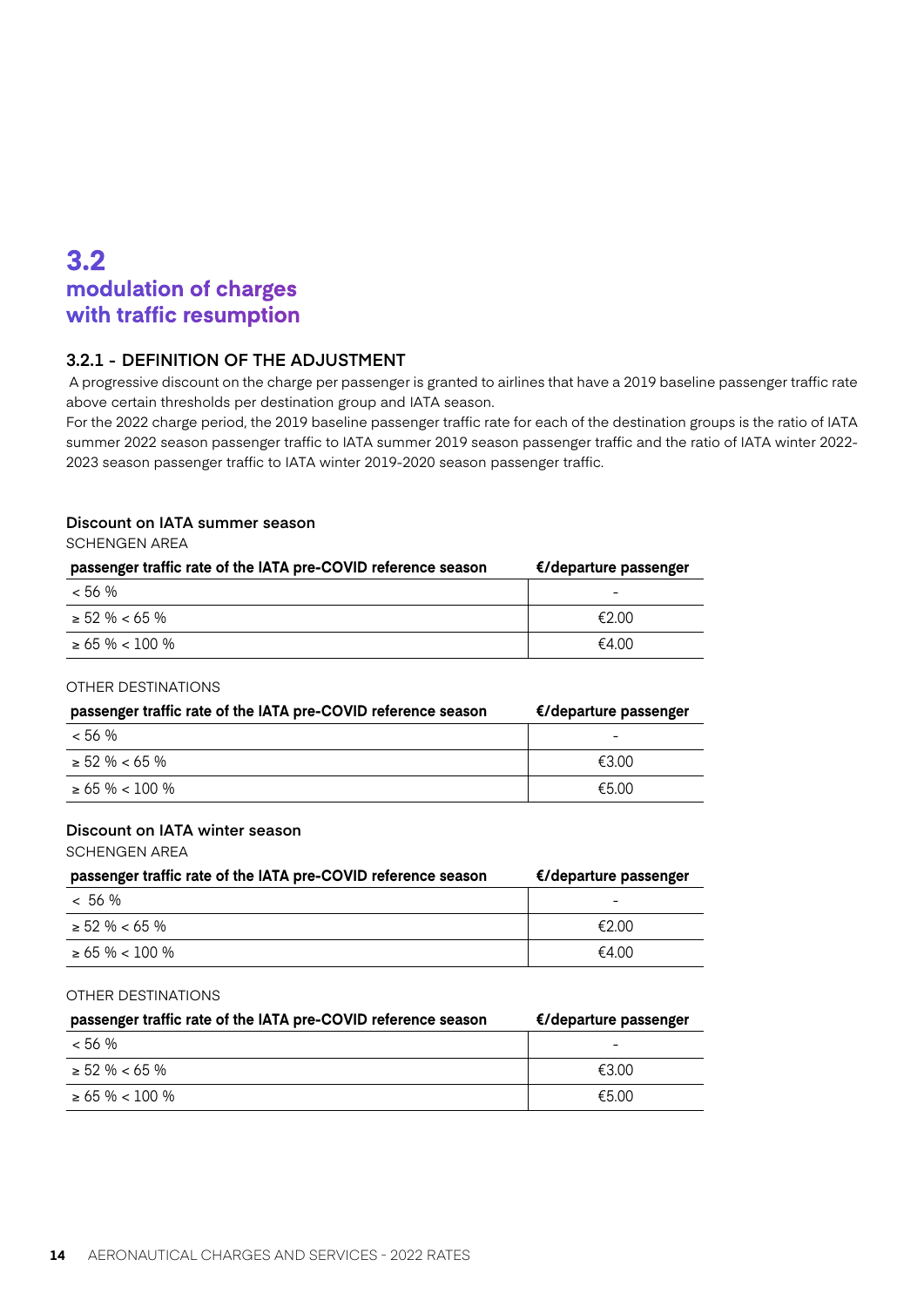#### **3.2.2 - CONDITIONS FOR APPLICATION OF THE ADJUSTMENT**

This modulation only concerns regular, scheduled passenger traffic.

 Traffic that will benefit from modulation for the opening of a new route falls outside the scope on this modulation. Flights scheduled in the middle of the night (00:00 to 6:00 local time) do not benefit from modulation.

This modulation will be treated trough credit notes by the end of each IATA season.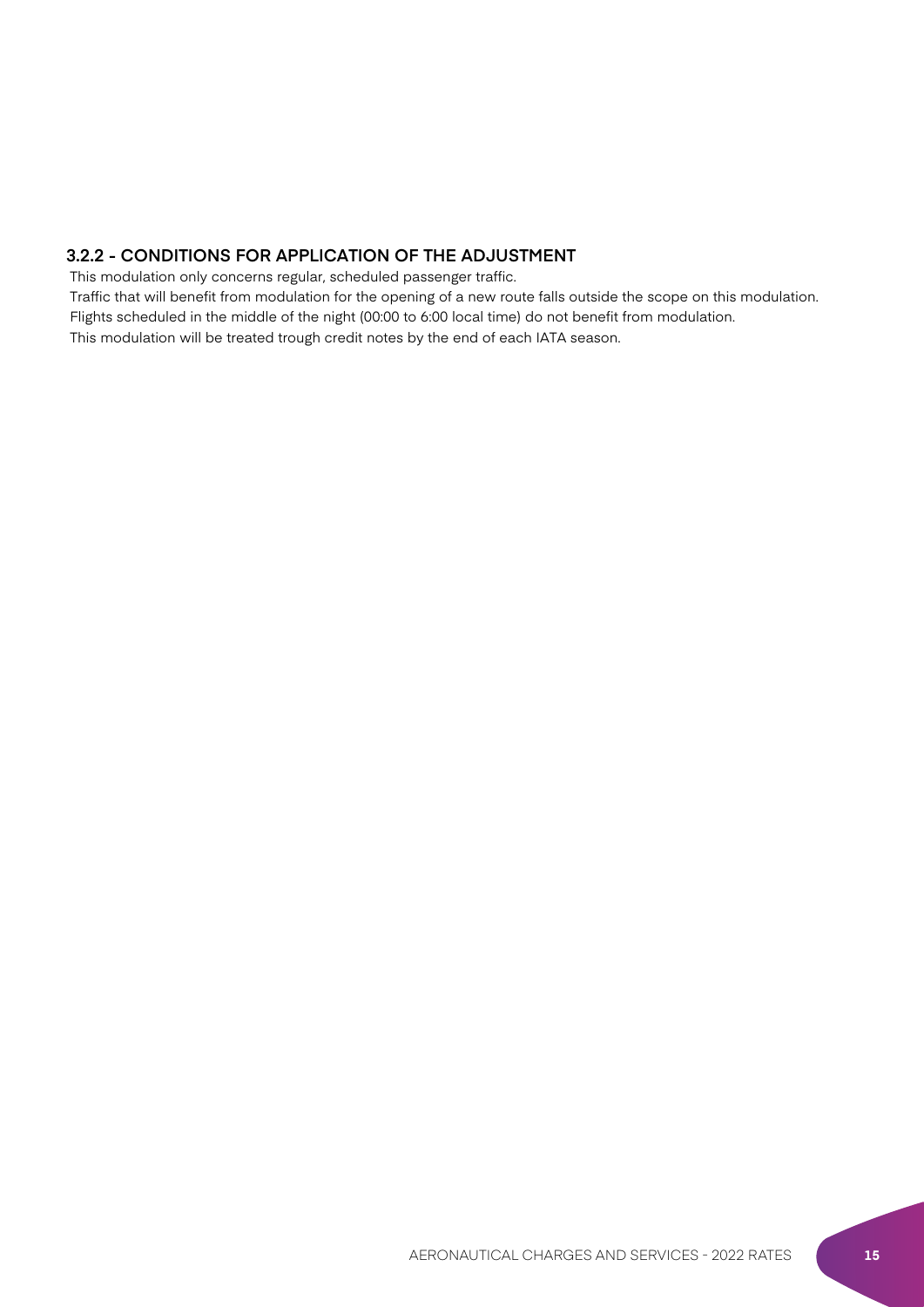## **04 ground-handling service**

### **airside bus**

The service charges are defined by aircraft movement related to the use of apron buses and according to the maximum take-off weight of the aircraft, according to the following structure:

| in tonnes     | schedules       | rates                  |
|---------------|-----------------|------------------------|
| 7 t to 25 t   | 5 am - midnigh  | €62.28                 |
|               | midnight - 5 am | €124.56                |
| 26 t and over | 5 am - midnigh  | €62.28 + €2.49 (t-25)  |
|               | midnight - 5 am | €124.56 + €4.99 (t-25) |

### **bus route for passengers for COVID-19 testing**

Due to the sanitary measures imposed by the French government on all French airports, flights arriving from countries listed as «red» will be subject to a control of the passengers that are not in possession of a vaccination passeport. As a consequence, for the concerned companies, as soon as the aircraft lands, the non-vaccinated passengers will be forwarded by a bus to the testing area.

|                           | rates  |
|---------------------------|--------|
| fee per flight at landing | £70.70 |